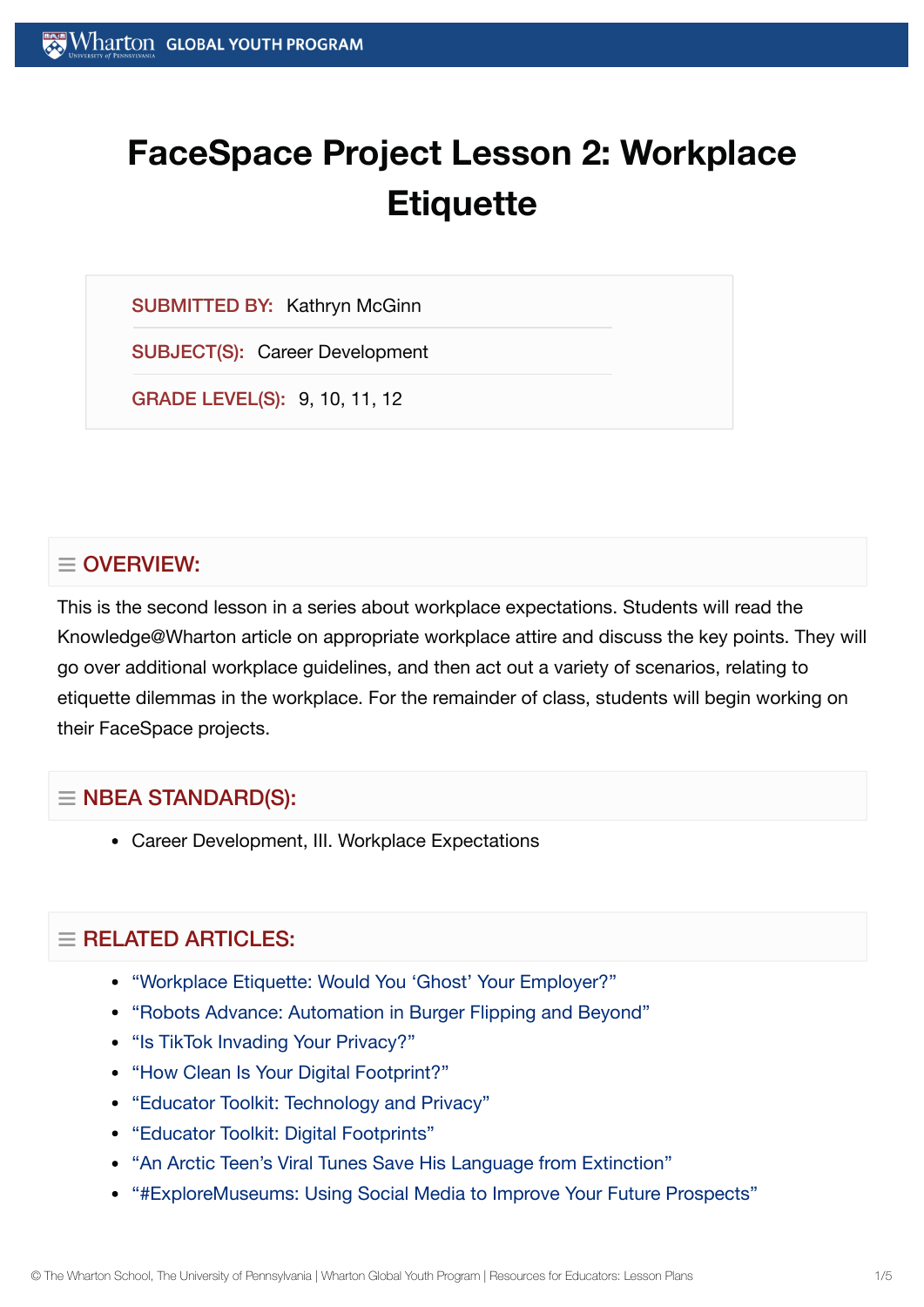#### **Common Core Standard(s):**

- ELA CCR Reading 1: Read closely to determine what the text says explicitly and make logical inferences from it; cite specific textual evidence when writing or speaking to support conclusions drawn from the text.
- ELA CCR Writing 7: Conduct short as well as more sustained research projects based on focused questions, demonstrating an understanding of the subject under investigation.
- ELA CCR Speaking and Listening 1: Prepare for and participate effectively in diverse media and formats, including visually, quantitatively, and orally.
- ELA CCR Speaking and Listening 4: Present information, findings and supporting evidence in such a way that listeners can follow the line of reasoning, and the organization, development and style are appropriate to the task, purpose and audience.

#### **Objectives/Purposes:**

- Students will read/analyze the article to obtain relevant information.
- Students will discuss appropriate workplace attire.
- Students will address etiquette dilemmas and offer their own solutions.
- Students will work constructively in groups.

#### **Knowledge@Wharton Article:**

"Casual Wear in the Office: Dressing for [Success or](http://knowledge.wharton.upenn.edu/article.cfm?articleid=194) Dressing for Stress?"

#### **Other Resources/Materials:**

- Business Etiquette [\(Handout](https://globalyouth.wharton.upenn.edu/wp-content/uploads/2012/01/Career-Development-20_handoutA.pdf) A)
- Workplace Scenarios [\(Handout](https://globalyouth.wharton.upenn.edu/wp-content/uploads/2012/01/Career-Development-20_handoutB.pdf) B)
- Extra copies of "FaceSpace" handout
- Poster board, construction paper, glue, markers, and any other materials necessary to create "FaceSpace" posters

#### **Activities:**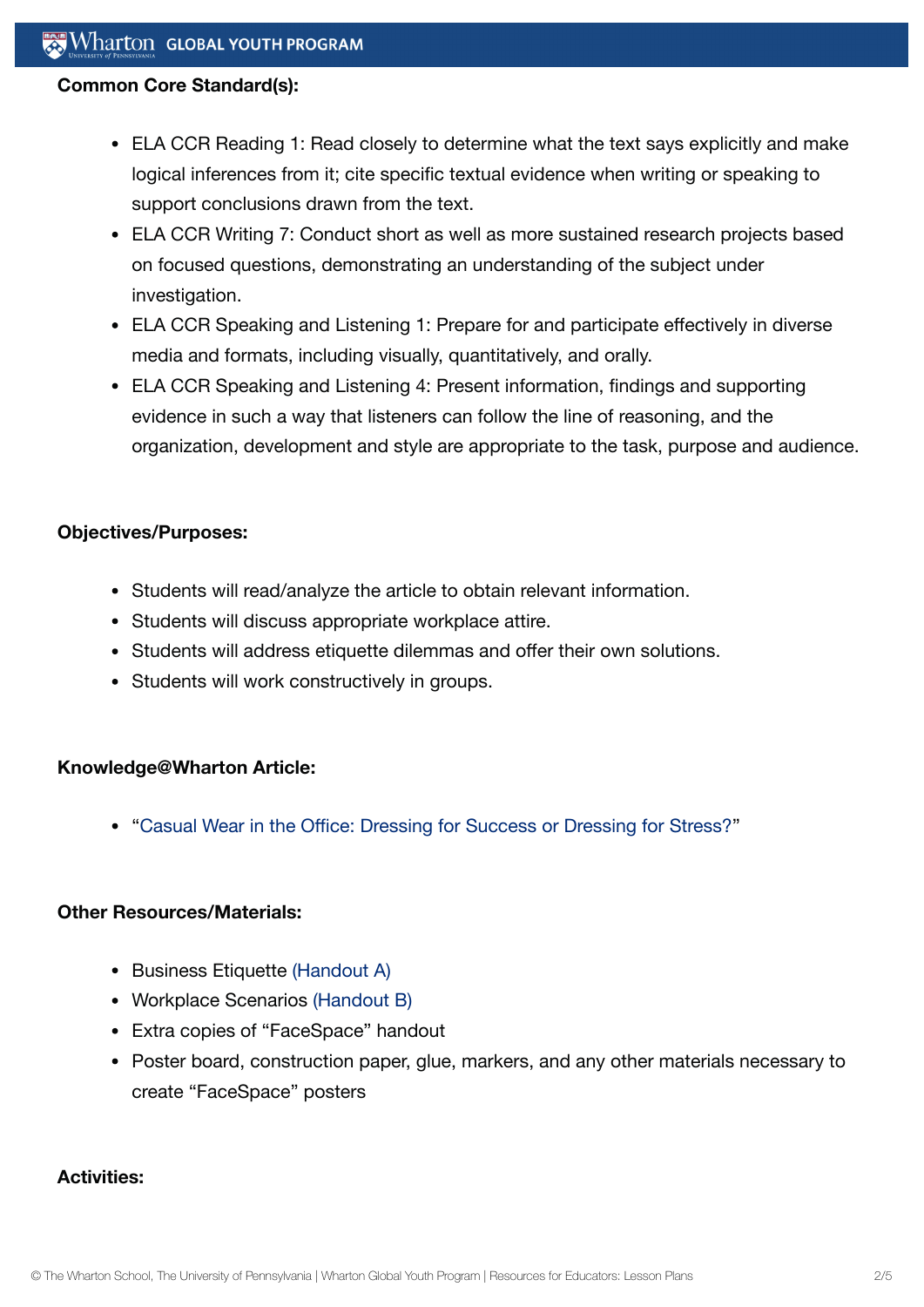## Wharton GLOBAL YOUTH PROGRAM

- 1. Ask students how they decide what to wear to school everyday. In many districts (such as Philadelphia), students are required to follow a dress code/uniform policy. What are some advantages and disadvantages of having a dress code at school? Ask students who have/had jobs to describe what they had to wear to work. How did they know how to dress for their jobs? *(5 mins)*
- 2. Hand out copies of the Knowledge@Wharton article. All the students should read the first eight paragraphs (up to and including "Do's and Don'ts") of the article. Then assign pairs to read each of the following sections:
- Group 1: Casual Wear Backlash
- Group 2: The New Suit
- Group 3: Fashion as Strategic Tool
- Group 4: Image Building
- Group 5: Putting it in Writing
- Group 6: Black and Brown in Singapore
- Group 7: Casual Wear is Big Business

Group 8: In the End, Ambiguity and Anxiety

When students have finished reading, have each pair write a 1-2 sentence summary of the main idea of their section, and write 1-2 sentences linking what they have read to their own lives (e.g., When do they use fashion as a strategic tool? When do they use fashion to build an image? etc.). Have each group share their notes and discuss the connections which the students have made. Connections may vary, but the key points are listed below:

- *Casual Wear Backlash:* Some organizations have gone back to more formal dress policies because employees did not understand the casual dress policy and/or employees were less productive when dressed in casual wear.
- *The New Suits:* Suits are becoming both more stylish and comfortable, and some people may opt for suits even in casual offices as a way to distinguish themselves.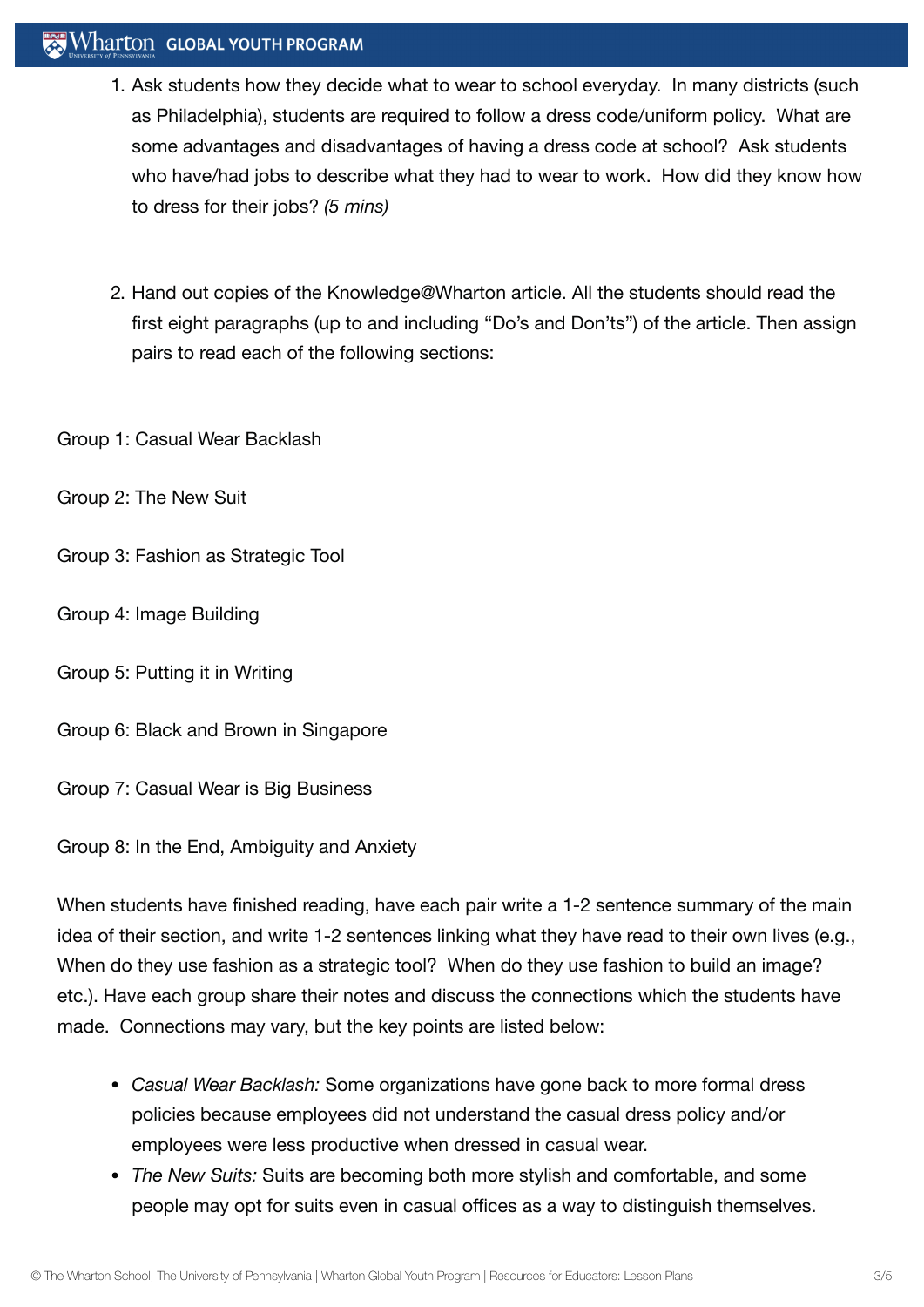## $\mathbb{R}^n$  Wharton Global Youth Program

- *Fashion as a Strategic Tool:* Some firms believe that allowing casual wear will help their employees relate better to their employees, attract young recruits, and improve productivity (if people don't have to worry about what to wear, they can spend more time on their work).
- *Image Building:* A company's dress code can contribute to the company's image. Some companies do not want to appear too stuffy or formal.
- *Putting it in Writing:* A lot of companies don't have clear guidelines for casual wear, but sometimes relying on people's common sense means employees will come to work dressed inappropriately.
- *Black and Brown in Singapore:* Casual dress policies vary depending upon which country you are in; it is important to understand the dress code wherever you are working.
- *Casual Wear is Big Business:* Lots of clothing stores are finding ways to profit from the shift to casual wear in the office by offering new lines of clothing.
- *In the End, Ambiguity and Anxiety:* It can be confusing to figure out how to look good/distinguish yourself in casual wear. Plus, people tend to look better in formal clothes.

## *(10 mins)*

- 3. Hand out "Appropriate Behavior in the Workplace" and go over the key points with students. Address any questions that students have. *(5 mins)*
- 4. Divide students into groups of 3-4. Give each group a different workplace scenario. The group must discuss the scenario and figure out the appropriate way to respond to the situation. After the groups have had an opportunity to discuss it, they should share their solutions with the class. Discuss each scenario and get the other students' feedback. *(10 mins)*
- 5. Students may use the remainder of their time to work on their "FaceSpace" projects. Encourage students to incorporate what they have learned from today's reading into their posters. *(10 mins)*

## **Tying It All Together:**